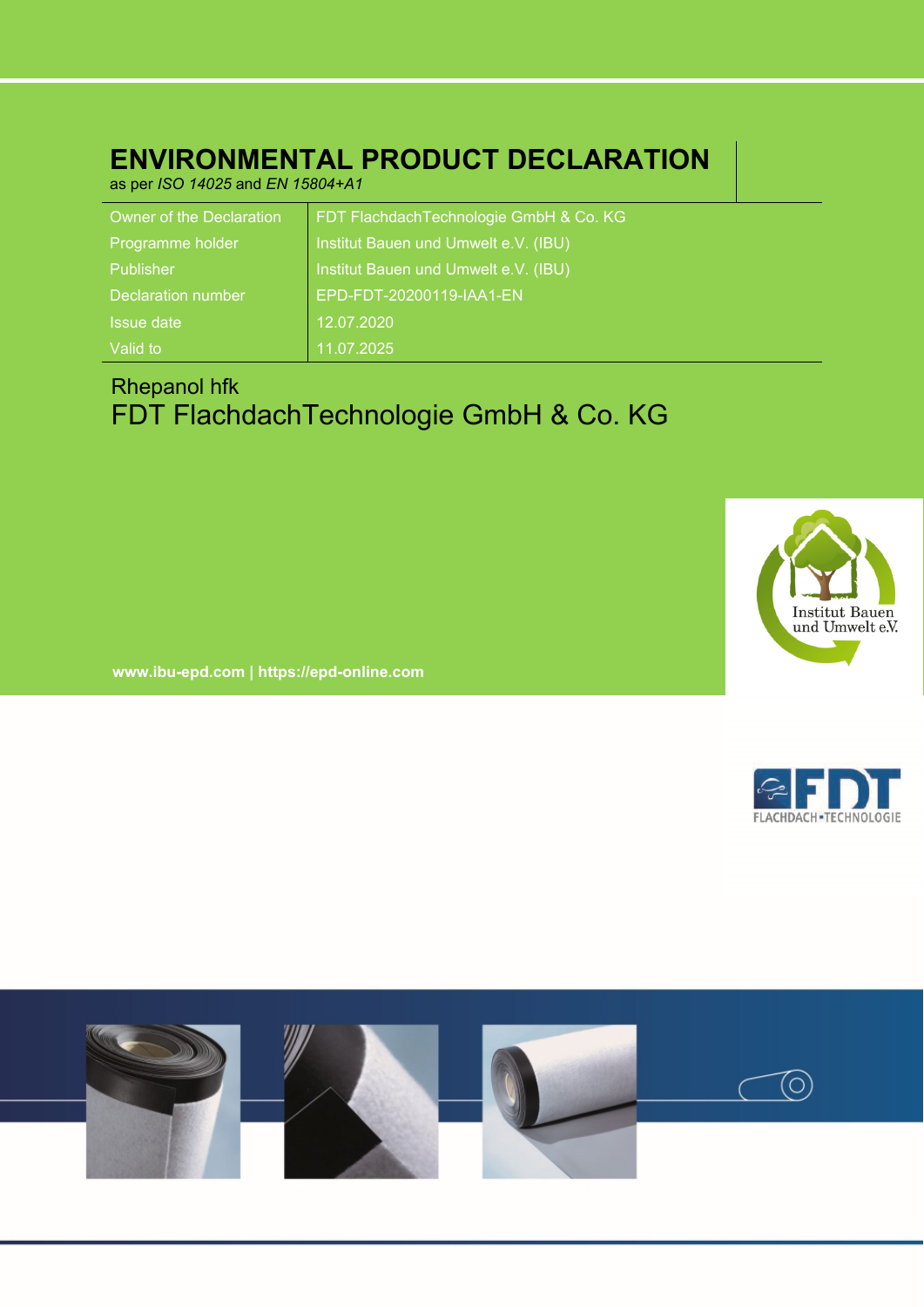

# **1. General Information**

## **FDT FlachdachTechnologie GmbH & Co. KG**

#### **Programme holder**

IBU – Institut Bauen und Umwelt e.V. Panoramastr. 1 10178 Berlin **Germany** 

#### **Declaration number** EPD-FDT-20200119-IAA1-EN

#### **This declaration is based on the product category rules:** Plastic and elastomer roofing and sealing sheet systems,

07.2014

(PCR checked and approved by the SVR)

## **Issue date**

12.07.2020

### **Valid to**

11.07.2025

am liter

Dipl. Ing. Hans Peters Dipl. Ing. Hans Peters and Umwelt e.V.) internally internally internally  $\Box$  internally  $\Box$  externally

and Valy

Dr. Alexander Röder (Managing Director Institut Bauen und Umwelt e.V.))

# **2. Product**

### **2.1 Product description/Product definition**

Rhepanol hfk is a bitumen-compatible polyisobutylene (PIB) synthetic roofing membrane comprising PIB of high molecular weight, co-polymers and functional additives as well as a synthetic non-woven fleece on the underside. Rhepanol hfk seams are hot air-welded.

Product according to /CPR/ with hEN: Directive (EU) No. 305/2011 /CPR/ applies for placing

the product on the market in the EU/EFTA (with the exception of Switzerland).

Rhepanol hfk has a Declaration of Performance "01 17041" taking consideration of the /DIN EN 13956:2013-03/ and /DIN SPEC 20.000-201: 2015- 08/.

Application type: DE/E1 PIB-BV-K-PV-1,5 as well as taking consideration of the /DIN EN 13967:2017-08/ and /DIN SPEC 20.000-202: 2016-03/.

## **Rhepanol hfk**

#### **Owner of the declaration**

FDT FlachdachTechnologie GmbH & Co. KG Eisenbahnstr. 6-8 68199 Mannheim

# **Declared product / declared unit**

1 m² produced roofing membrane Rhepanol hfk

#### **Scope:**

The Declaration applies for Rhepanol hfk roofing membrane, 1.5 mm thick, manufactured in 68199 Mannheim-Neckarau.This document is translated from the German Environmental Product Declaration into English. It is based on the German original version EPD-FDT-20150187-IAA1-DE. The verifier has no influence on the quality of the translation.

This EPD is an extension of the EPD Rhepanol hfk EPD-FDT-20150187-IAA1-DE (valid from 14.08.2015- 13.08.2020) and is completely identical in content to this EPD.

The owner of the declaration shall be liable for the underlying information and evidence; the IBU shall not be liable with respect to manufacturer information, life cycle assessment data and evidences.

The EPD was created according to the specifications of *EN 15804+A1*. In the following, the standard will be simplified as *EN 15804*.

#### **Verification**

The standard *EN 15804* serves as the core PCR

Independent verification of the declaration and data according to *ISO 14025:2010*

Matthias Schulz (Independent verifier appointed by SVR)

Application type: BA PIB-BV-K-PV-1,5 and CE marking. /FPC/ certificate no.: 1343-CPD-K15-1541.17

#### **2.2 Application**

Rhepanol hfk is used for sealing purposes on both flat and inclined roofs in mechanically fastened or adhered layers and for green roofs, pebble or used roofs. Rhepanol hfk is also used as a moisture barrier (type A) and as a groundwater barrier (type T)

The manufacturer's installation instructions must be observed during processing.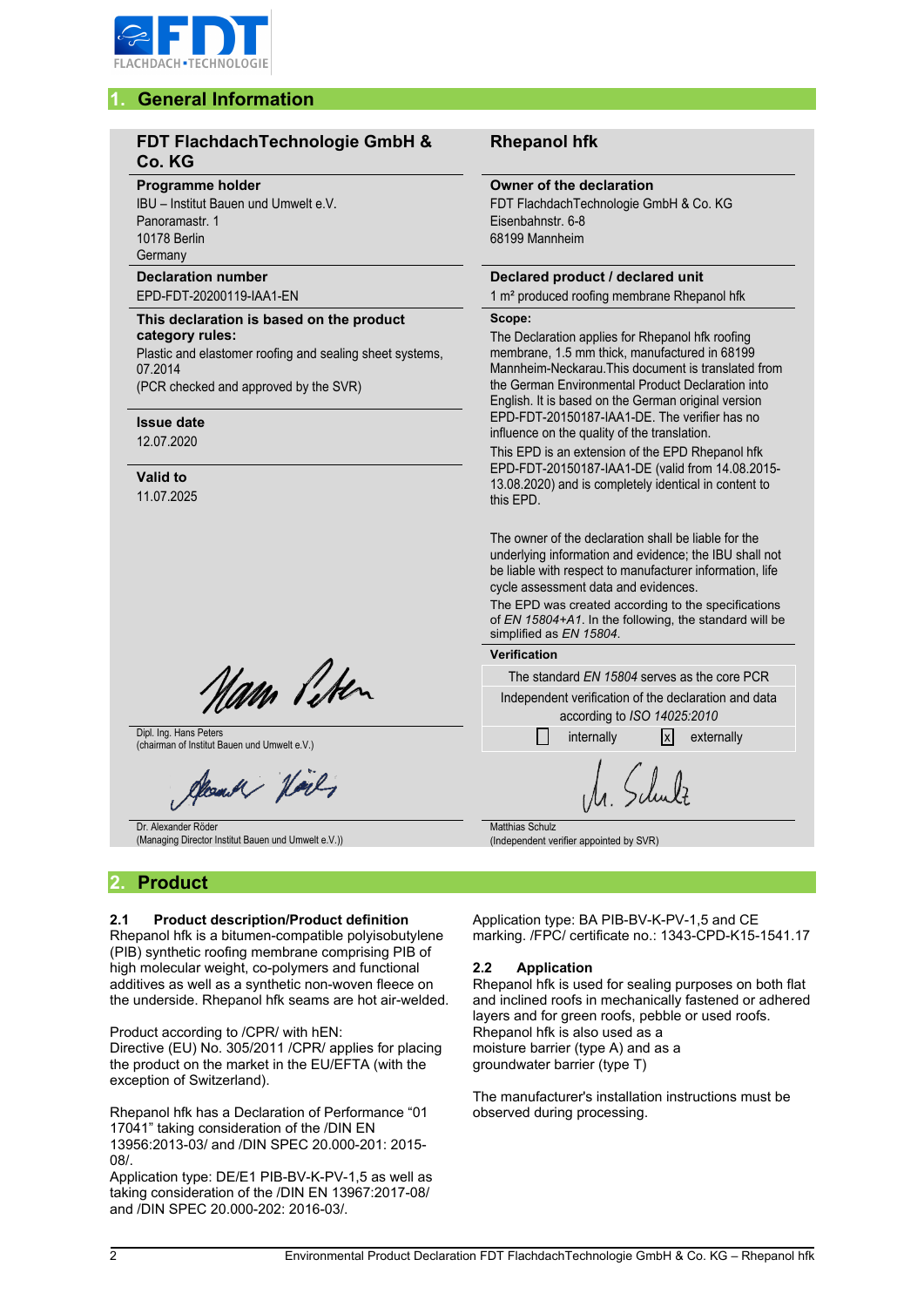

#### **2.3 Technical Data**

#### **Structural data**

| <b>Name</b>                                                                                                  | Value                                          | Unit          |  |  |
|--------------------------------------------------------------------------------------------------------------|------------------------------------------------|---------------|--|--|
| Water vapour diffusion resistance<br>value µ /DIN EN 1931/ (method<br>B)                                     | ≥ 160,000                                      |               |  |  |
| Tensile force (Rhepanol hfk) /DIN<br>EN 12311-2/ (method A)                                                  | ≥ 400                                          | $N/50$ mm     |  |  |
| Tensile strain (Rhepanol hfk) /DIN<br>EN 12311-2/ (method A)                                                 | $\geq 50$                                      | $\frac{0}{0}$ |  |  |
| Seam peel resistance /DIN<br>12316-2/                                                                        | ≥ 150                                          | $N/50$ mm     |  |  |
| Seam shear resistance /DIN EN<br>12317-2/                                                                    | $\geq 200$<br>(tearing<br>outside the<br>seam) | N/50 mm       |  |  |
| Resistance to abrupt loads, rigid<br>underlay / flexible underlay /DIN<br>EN 12691/                          | ≥ 700 / ≥<br>700                               | mm            |  |  |
| Resistance to static loads /DIN<br>EN 12730/ (method A/B)                                                    | $\geq 20$                                      | kg            |  |  |
| Hail, rigid underlay / flexible<br>underlay /DIN EN 13583/                                                   | ≥ 25 / ≥ 35                                    | m/s           |  |  |
| Tear resistance /DIN EN 12310-<br>21                                                                         | $\geq 150$                                     | N             |  |  |
| Dimensional stability after warm<br>storage /DIN EN 1107-2/                                                  | $\leq 1$                                       | $\%$          |  |  |
| Performance when exposed to<br>bitumen /DIN EN 1548/                                                         | passed                                         |               |  |  |
| Resistance to chemicals /DIN EN<br>1847/ (List in Annex C)                                                   | fulfilled                                      |               |  |  |
| UV radiation /DIN EN 1297/                                                                                   | Class <sub>0</sub><br>(5,000 h)                | h             |  |  |
| Water tightness /DIN EN 1928/<br>(method B)                                                                  | $\geq 400$                                     | kPa           |  |  |
| Resistance to root penetration (for<br>green roofs) acc. to /DIN EN<br>13948/ and FLL (roofing<br>membranes) | root- and<br>rootstockpr<br>oof                |               |  |  |
| Ozone resistance (for EPDM/IIR)<br>acc. to /EN 1844/ (roof<br>membranes)                                     | Not of<br>relevance                            |               |  |  |

Performance values of the product according to the declaration of performance "01 170 41" with regard to its essential characteristics according to paragraph 2.1

#### **2.4 Delivery status**

The nominal thickness of the sealing layer is 1.5 mm; its dimensions are 15 m x 1.50 m / x 1.00 m / x 0.50 m x 2.5 mm (incl. 1.0 mm synthetic non-woven fleece).

#### **2.5 Base materials/Ancillary materials**

Rhepanol hfk comprises a sealing layer with 50-65% polyisobutylene (PIB) and copolymers, 30-45% flame retardants (metal hydroxide) and functional mineralogical aggregates, 2-10% titanium dioxide and 0.5-2.0% carbon black and additives. Rhepanol hfk is also reinforced by a synthetic non-woven fleece on the back. Details can vary depending on the colour.

1) This product/article/at least one partial article contains substances listed in the candidate list (date: dd.mm.yyyy) exceeding 0.1 percentage by mass: **no**

2) This product/article/at least one partial article contains other CMR substances in categories 1A or 1B which are not on the candidate list, exceeding 0.1 percentage by mass: **no**

3) "Biocide products were added to this construction product or it has been treated with biocide products (this then concerns a treated product as defined by the (EU) Ordinance on Biocide Products No. 528/2012): **no**

#### **2.6 Manufacture**

Rhepanol hfk compounds are produced by a continuous operating mixer in which the individual raw materials are combined to form a homogeneous mass before being granulated. The granulate is added to a calendar via another mixing extruder and mixing roll which shapes the membranes. In another process step, the top web is manufactured the same way and applied to the bottom web. The synthetic membrane and polyester non-woven fleece are then joined by friction-locking. The manufacturing process is rounded off with packing the roofing membranes.

Production is subject to the Quality Management system introduced in accordance with /ISO 9001/. The certification agency is TÜV Süd Management Service.

External quality monitoring and tests (are also performed by the State Material Testing Institute in Darmstadt.

#### **2.7 Environment and health during manufacturing**

Over and beyond national guidelines, environmentallyfriendly processes are used in the production of Rhepanol hfk, e.g.

> an electric separator is used for waste air which achieves a high degree of waste air purity,

> waste heat for heating and hot water is used in the energy-efficient production processes (Environment Management system (EMS) as per /DIN 50001/) and

> the production waste incurred is redirected to the production circuit in the form of in-company recycling.

In order to ensure the health and safety of employees, workplace designs are continuously improved for the purpose of physical relief and optimised ergonomics and regular seminars are held on the topic of health and safety.

#### **2.8 Product processing/Installation**

Rhepanol hfk is rolled out on the roof and joined using hot-air welding.

The following must be maintained when cleaning Rhepanol hfk seams with cleaning agents containing solvents:

- Avoid contact with the skin and eyes
- Wear gloves
- No smoking, no naked flames, avoid sparking

- Do not inhale vapours, only use outdoors or in wellventilated rooms

No particular measures concerning health and safety are required when hot air welding Rhepanol hfk with weldable seam.

Rhepanol hfk is mechanically fastened, adhered or laid loosely and ballasted e.g. with gravel or paving and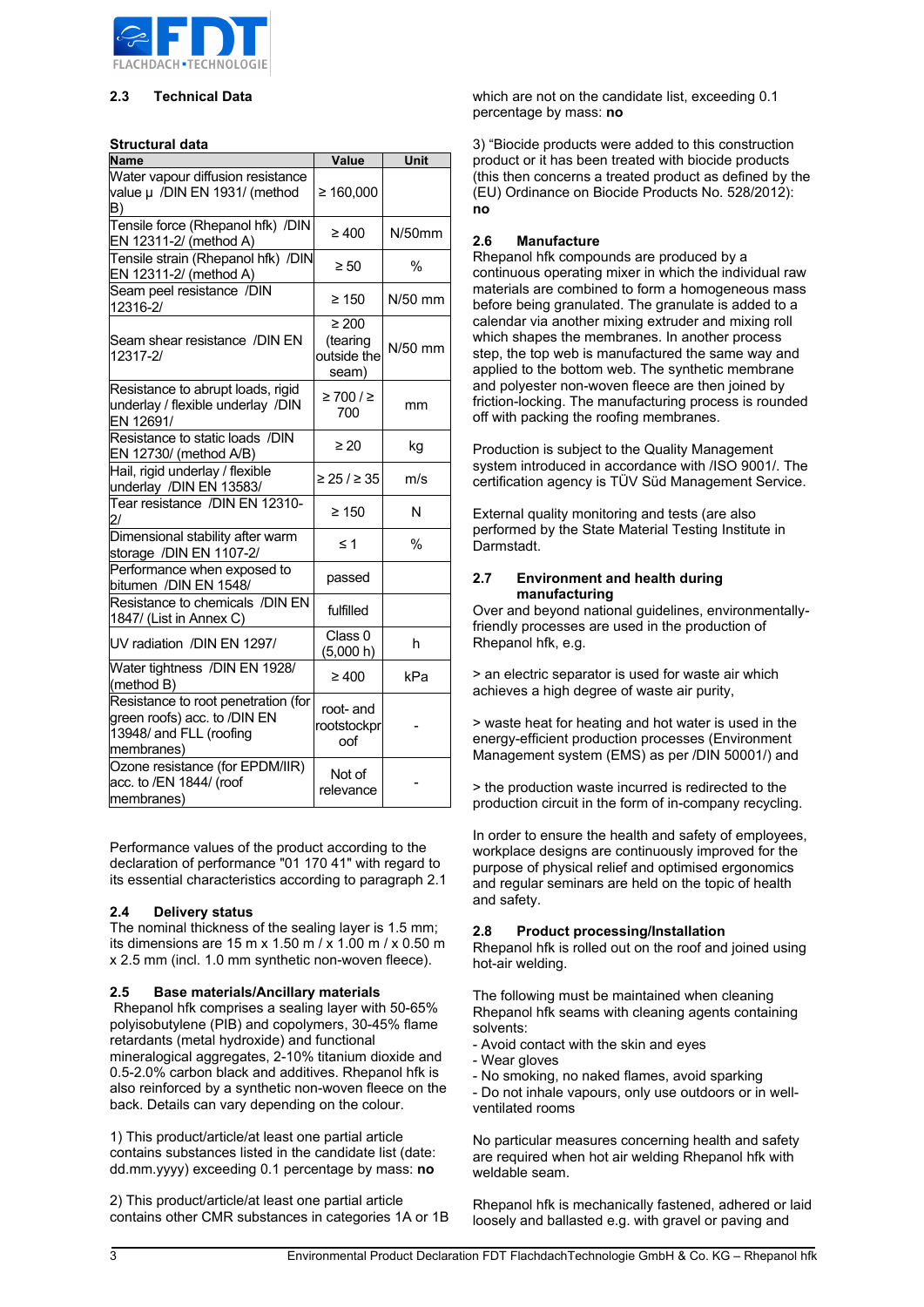

under green areas, for example. More information on installation is outlined in the technical manual.

#### **2.9 Packaging**

Nine rolls of Rhepanol hfk are stored on a Euro pallet covered with a PE hood. A protective separating layer made of cardboard is between the Euro pallet and rolls and the top side of the rolls features an additional protective cardboard sheet. The rolls are secured by four wooden wedges. The pallet is shrink-wrapped in PE stretch foil and bound by four plastic straps. All packaging materials are recyclable and re-usable.

#### **2.10 Condition of use**

On the basis of long-term experience, there are no relevant changes concerning material composition for the period of use of Rhepanol hfk.

#### **2.11 Environment and health during use**

There are no references to possible material emissions during the use phase for Rhepanol hfk.

#### **2.12 Reference service life**

Under normal conditions and correct installation, Rhepanol hfk has a life cycle of 35 years and more.

#### **2.13 Extraordinary effects**

**Fire**

| <b>Name</b>                                                                                                 | Value            |  |  |  |  |
|-------------------------------------------------------------------------------------------------------------|------------------|--|--|--|--|
| Reaction to fire tests /DIN EN<br>11925-2 / /DIN EN 13501-1/                                                | Class E / passed |  |  |  |  |
| Performance in case of external<br>fire exposure to roofs /DIN CEN<br>TS 1187: 2012-03/ /DIN EN<br>13501-5/ | B (t1) / passed  |  |  |  |  |

**Comments** 

## **3. LCA: Calculation rules**

#### **3.1 Declared Unit**

The declared unit is 1 m² Rhepanol hfk 1.5 mm of roofing membrane produced.

#### **Declared unit**

| <b>Name</b>                                                                         | Value              | <b>Unit</b>                       |
|-------------------------------------------------------------------------------------|--------------------|-----------------------------------|
| Declared unit                                                                       |                    | m <sup>2</sup>                    |
| Grammage                                                                            |                    | kg/m <sup>2</sup>                 |
| Grammage                                                                            | 1.934              | $\overline{\text{kg}}/\text{m}^2$ |
| Type of sealing (thermal welding<br>or connection using seam tape<br>and primer)    |                    |                                   |
| Type of sealing (thermal welding<br>or connection using seaming tape<br>and primer) | Thermal<br>welding |                                   |
| Conversion factor to 1 kg                                                           |                    |                                   |
| Conversion factor to 1 kg                                                           | 0.517              |                                   |
| Declared unit                                                                       |                    | m <sup>2</sup>                    |
| Thickness                                                                           | 1.5                | mm                                |

The B roof (t1) test results in accordance with /DIN CEN TS 1187: 2012-03/ apply for the roof structures tested by FDT.

#### **Water**

The materials used for Rhepanol hfk are not watersoluble.

#### **Mechanical destruction**

There are no known negative consequences for the environment in the event of unforeseen mechanical destruction of Rhepanol hfk.

#### **2.14 Re-use phase**

Rhepanol hfk is not re-used in its original form once the use phase has expired. When separated by type, Rhepanol hfk can be directed to the "ROOFCOLLECT" collection system (recycling system for synthetic roofing and water-proofing membrane systems). This collection system manufactures a recyclate from the old roofing membranes which can be used or re-used for a variety of applications, e.g. for garden slabs or noise-insulating boards.

Thermal utilisation is also possible with the result that the energy contained in Rhepanol hfk is released and used during incineration.

#### **2.15 Disposal**

After Rhepanol hfk has fulfilled its function, it is directed towards thermal utilisation; please refer to 2.15. The roofing membranes can be allocated to number 170904 or 200139 in the /List of Wastes Ordinance/.

#### **2.16 Further information**

More information on Rhepanol hfk in the form of brochures, data sheets, installation instructions and technical manuals can be found on the FDT website (www.fdt.de).

#### **3.2 System boundary**

This Life Cycle Analysis addresses the life cycle stage of product manufacturing (cradle to gate). The product stage comprises Module A1 (Raw material supply), A2 (Transport), A3 (Production) in accordance with EN 15804 including the provision of all materials, products and energy. Waste indicated in A1-A3 only concerns that which is recycled internally.

#### **3.3 Estimates and assumptions**

Polybutylene was used as a conservative estimate for polyisobutylene as the exact data record for the polymer was not available. This is modelled as 100% for raw material mixtures in which one component accounts for at least 95%.

#### **3.4 Cut-off criteria**

All data from the operating data survey was taken into consideration in the analysis, i.e. all starting materials used according to the recipe, the thermal energy used as well as electricity. Transport costs were considered for all inputs and Outputs.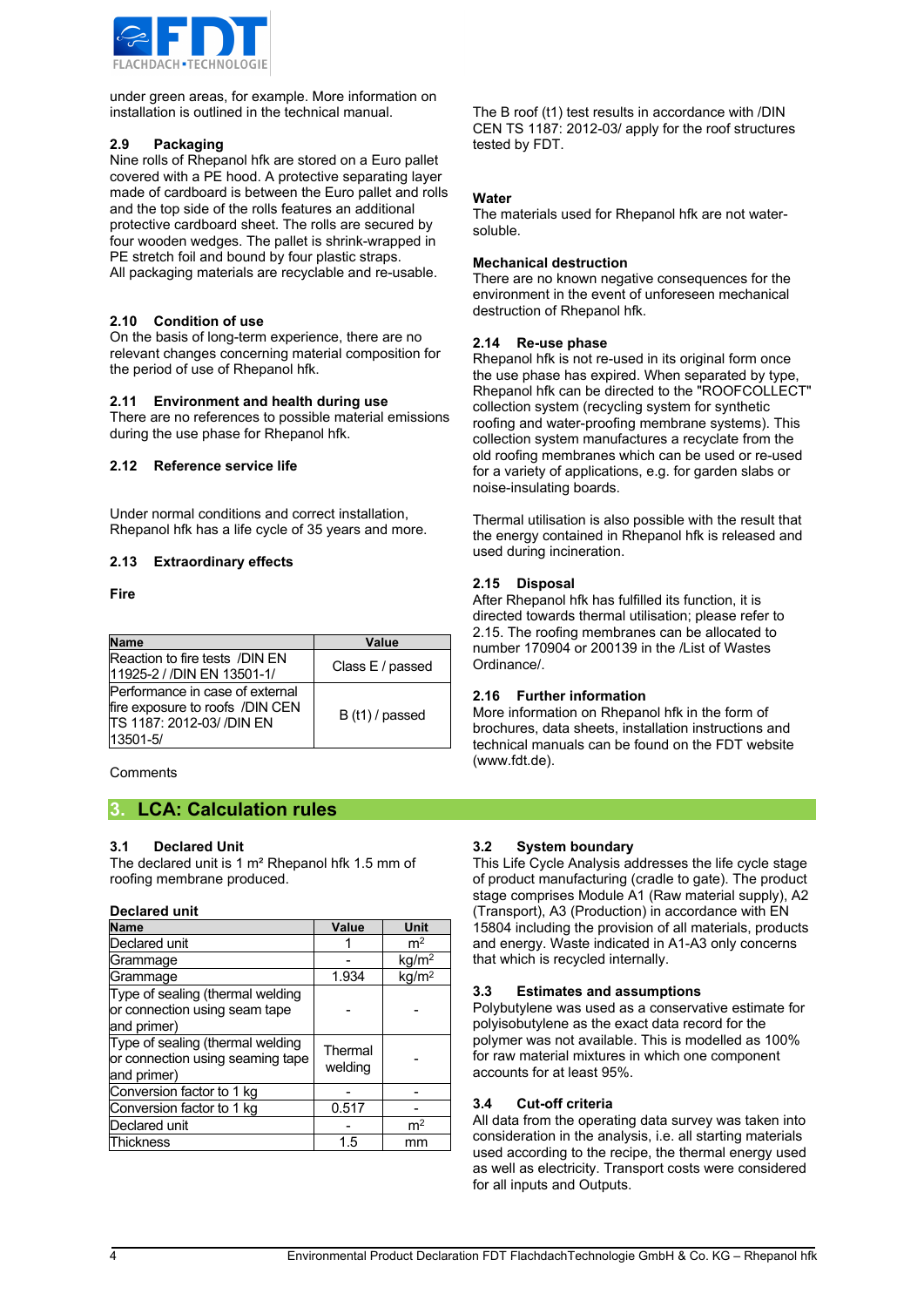

#### **3.5 Background data**

The primary data was provided by FDT FlachdachTechnologie GmbH Co. KG. The background data was taken from the GaBi software data base offered by PE INTERNATIONAL AG /GaBi 6 2014/. The German power mix was applied.

#### **3.6 Data quality**

The data recorded by FDT FlachdachTechnologie GmbH Co. KG for production year 2013 was used for the various recipes for modelling the product stage associated with the synthetic roofing membranes. All other relevant background data sets were taken from the GaBi 6 software data base which was last revised in November 2014. The representativity can be classified as very good.

#### **3.7 Period under review**

The data for this Life Cycle Analysis is based on data records from 2013. The volumes of raw materials,

energy, auxiliaries and consumables used are considered as average annual values in the Mannheim-Neckarau manufacturing plant.

#### **3.8 Allocation**

Production waste which is re-used internally (the edge trims in production) is modelled as closed-loop recycling in Modules A1-A3.

#### **3.9 Comparability**

Basically, a comparison or an evaluation of EPD data is only possible if all the data sets to be compared were created according to *EN 15804* and the building context, respectively the product-specific characteristics of performance, are taken into account.

/Gabi 6/ SP 34 was used as background data base.

## **4. LCA: Scenarios and additional technical information**

#### **Disposal**

It can be assumed that in 80% of current roof refurbishments the roofing membranes remains on the roof and serves as an underlay for a new covering. Accordingly, in most cases disposal of the roofing membrane occurs later when the building is demolished and this subsequent use means that it is no longer within the system boundaries considered here. Under such conditions, disposal as municipal solid waste can therefore be assumed for 20% of waste (25% incineration, 75% landfilling). No scenarios are considered in this Life Cycle Analysis of synthetic roofing membrane Systems.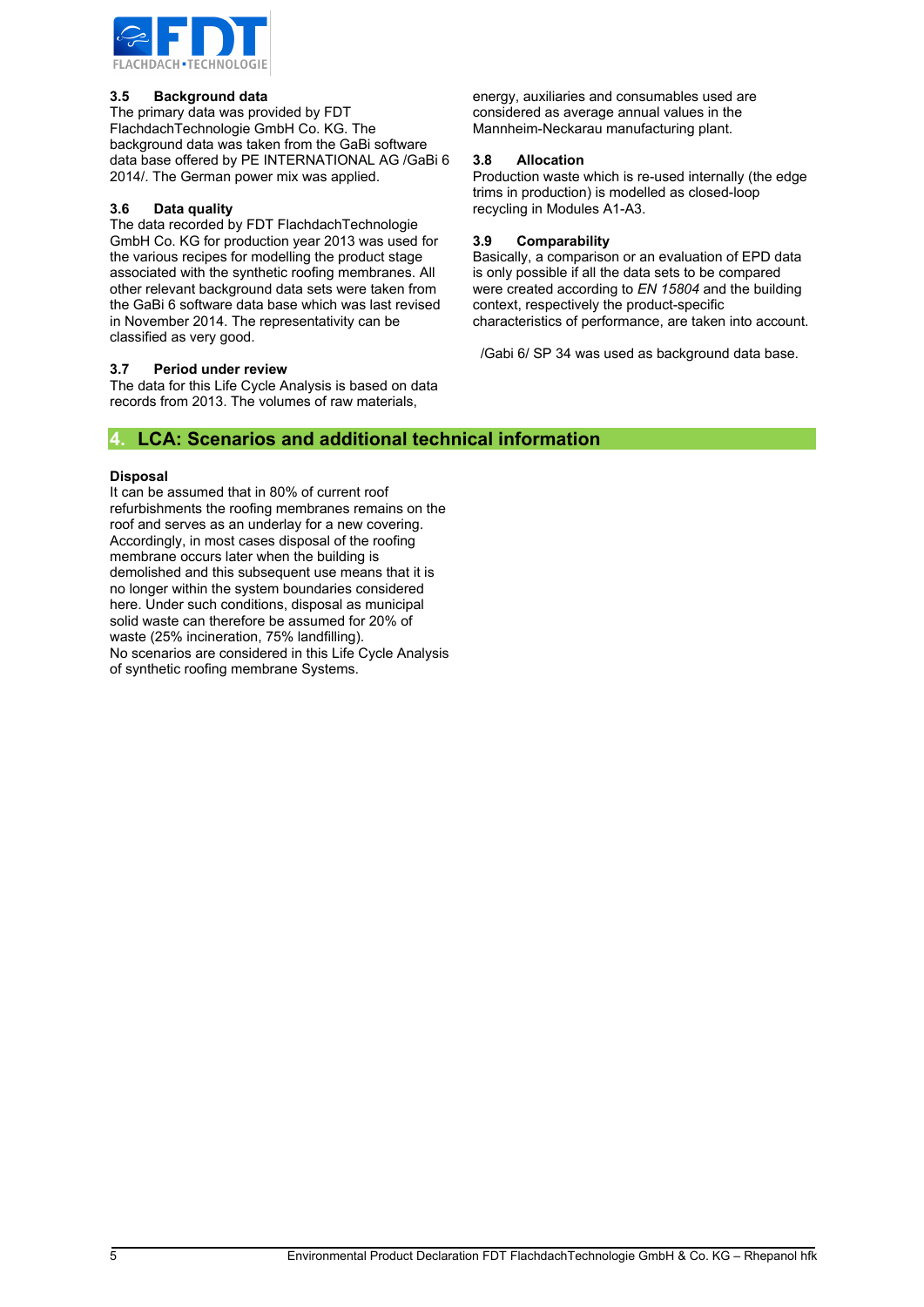

# **5. LCA: Results**

# **DESCRIPTION OF THE SYSTEM BOUNDARY (X = INCLUDED IN LCA; MND = MODULE NOT DECLARED;**

|                                                                                                               |                                                                                  |                |                                        | <b>MNR = MODULE NOT RELEVANT)</b>                             |                                                         |                            |                                                               |                     |                                                                                                                |                           |                          |                               |                |                  |                |                                                                                                |  |
|---------------------------------------------------------------------------------------------------------------|----------------------------------------------------------------------------------|----------------|----------------------------------------|---------------------------------------------------------------|---------------------------------------------------------|----------------------------|---------------------------------------------------------------|---------------------|----------------------------------------------------------------------------------------------------------------|---------------------------|--------------------------|-------------------------------|----------------|------------------|----------------|------------------------------------------------------------------------------------------------|--|
|                                                                                                               | PRODUCT STAGE                                                                    |                |                                        | <b>CONSTRUCTI</b><br>ON PROCESS<br><b>STAGE</b>               |                                                         |                            |                                                               | <b>USE STAGE</b>    |                                                                                                                |                           |                          | END OF LIFE STAGE             |                |                  |                | <b>BENEFITS AND</b><br><b>LOADS</b><br><b>BEYOND THE</b><br><b>SYSTEM</b><br><b>BOUNDARIES</b> |  |
| Raw material<br><b>Alddns</b>                                                                                 | Transport                                                                        | Manufacturing  | Transport from the<br>gate to the site | Assembly                                                      | Jse                                                     | Maintenance                | Repair                                                        | Replacement         | Refurbishment                                                                                                  | Operational energy<br>use | Operational water<br>use | De-construction<br>demolition | Transport      | Waste processing | Disposal       | Recovery-<br>Recycling<br>potential<br>Reuse-                                                  |  |
| A1                                                                                                            | A <sub>2</sub>                                                                   | A <sub>3</sub> | A4                                     | A <sub>5</sub>                                                | <b>B1</b>                                               | <b>B2</b>                  | <b>B3</b>                                                     | <b>B4</b>           | <b>B5</b>                                                                                                      | <b>B6</b>                 | <b>B7</b>                | C <sub>1</sub>                | C <sub>2</sub> | C <sub>3</sub>   | C <sub>4</sub> | D                                                                                              |  |
| X                                                                                                             | X                                                                                | X              | <b>MND</b>                             | <b>MND</b>                                                    | <b>MND</b>                                              | <b>MND</b>                 | <b>MNR</b>                                                    | <b>MNR</b>          | <b>MNR</b>                                                                                                     | <b>MND</b>                | <b>MND</b>               | <b>MND</b>                    | <b>MND</b>     | <b>MND</b>       | <b>MND</b>     | <b>MND</b>                                                                                     |  |
|                                                                                                               |                                                                                  |                |                                        |                                                               |                                                         |                            |                                                               |                     |                                                                                                                |                           |                          |                               |                |                  |                |                                                                                                |  |
|                                                                                                               |                                                                                  |                | Parameter                              |                                                               |                                                         |                            | <b>Unit</b>                                                   |                     | RESULTS OF THE LCA - ENVIRONMENTAL IMPACT according to EN 15804+A1: 1 m <sup>2</sup> roofing membrane<br>A1-A3 |                           |                          |                               |                |                  |                |                                                                                                |  |
|                                                                                                               |                                                                                  |                | Global warming potential               |                                                               |                                                         |                            | $\overline{[kg CO_{2} - Eq.]}$                                |                     |                                                                                                                |                           |                          |                               | 7.63E+0        |                  |                |                                                                                                |  |
|                                                                                                               |                                                                                  |                |                                        |                                                               | Depletion potential of the stratospheric ozone layer    |                            | [kg CFC11-Eq.]                                                |                     |                                                                                                                |                           |                          |                               | 9.62E-10       |                  |                |                                                                                                |  |
|                                                                                                               |                                                                                  |                | Eutrophication potential               | Acidification potential of land and water                     |                                                         |                            | [kg $SO_2$ -Eq.]<br>[kg (PO <sub>4</sub> ) <sup>3</sup> -Eq.] |                     | 2.57E-2<br>1.65E-3                                                                                             |                           |                          |                               |                |                  |                |                                                                                                |  |
|                                                                                                               |                                                                                  |                |                                        |                                                               | Formation potential of tropospheric ozone photochemical |                            | [kg ethene-Eq.]                                               |                     | 2.98E-3                                                                                                        |                           |                          |                               |                |                  |                |                                                                                                |  |
|                                                                                                               |                                                                                  |                | oxidants                               | Abiotic depletion potential for non-fossil resources          |                                                         |                            | [kg Sb-Eq.]                                                   |                     | 4.11E-5                                                                                                        |                           |                          |                               |                |                  |                |                                                                                                |  |
|                                                                                                               |                                                                                  |                |                                        | Abiotic depletion potential for fossil resources              |                                                         |                            | [MJ]                                                          |                     | 1.47E+2                                                                                                        |                           |                          |                               |                |                  |                |                                                                                                |  |
|                                                                                                               |                                                                                  |                |                                        |                                                               |                                                         |                            |                                                               |                     | RESULTS OF THE LCA - RESOURCE USE according to EN 15804+A1: 1 m <sup>2</sup> roofing membrane                  |                           |                          |                               |                |                  |                |                                                                                                |  |
| Parameter                                                                                                     |                                                                                  |                |                                        |                                                               |                                                         | <b>Unit</b>                | A1-A3                                                         |                     |                                                                                                                |                           |                          |                               |                |                  |                |                                                                                                |  |
| Renewable primary energy as energy carrier                                                                    |                                                                                  |                |                                        |                                                               |                                                         | [MJ]                       | $1.44E + 1$                                                   |                     |                                                                                                                |                           |                          |                               |                |                  |                |                                                                                                |  |
| Renewable primary energy resources as material utilization<br>Total use of renewable primary energy resources |                                                                                  |                |                                        |                                                               |                                                         | [MJ]                       | $0.00E + 0$                                                   |                     |                                                                                                                |                           |                          |                               |                |                  |                |                                                                                                |  |
|                                                                                                               |                                                                                  |                |                                        |                                                               | Non-renewable primary energy as energy carrier          |                            |                                                               | [MJ]<br>[MJ]        | 1.44E+1<br>$9.80E + 1$                                                                                         |                           |                          |                               |                |                  |                |                                                                                                |  |
|                                                                                                               |                                                                                  |                |                                        |                                                               | Non-renewable primary energy as material utilization    |                            |                                                               | [MJ]                | 6.10E+1                                                                                                        |                           |                          |                               |                |                  |                |                                                                                                |  |
|                                                                                                               |                                                                                  |                |                                        |                                                               | Total use of non-renewable primary energy resources     |                            |                                                               | [MJ]                | 1.59E+2                                                                                                        |                           |                          |                               |                |                  |                |                                                                                                |  |
|                                                                                                               |                                                                                  |                |                                        | Use of secondary material<br>Use of renewable secondary fuels |                                                         |                            |                                                               | [kg]<br>[MJ]        | $0.00E + 0$<br>$0.00E + 0$                                                                                     |                           |                          |                               |                |                  |                |                                                                                                |  |
|                                                                                                               |                                                                                  |                |                                        |                                                               | Use of non-renewable secondary fuels                    |                            |                                                               | [MJ]                | $0.00E + 0$                                                                                                    |                           |                          |                               |                |                  |                |                                                                                                |  |
|                                                                                                               |                                                                                  |                |                                        | Use of net fresh water                                        |                                                         |                            |                                                               | $\lceil m^3 \rceil$ | 3.92E-2                                                                                                        |                           |                          |                               |                |                  |                |                                                                                                |  |
|                                                                                                               | RESULTS OF THE LCA - OUTPUT FLOWS AND WASTE CATEGORIES according to EN 15804+A1: |                |                                        |                                                               |                                                         |                            |                                                               |                     |                                                                                                                |                           |                          |                               |                |                  |                |                                                                                                |  |
|                                                                                                               | m <sup>2</sup> roofing membrane                                                  |                |                                        |                                                               |                                                         |                            |                                                               |                     |                                                                                                                |                           |                          |                               |                |                  |                |                                                                                                |  |
| <b>Parameter</b>                                                                                              |                                                                                  |                |                                        |                                                               | Unit                                                    | $A1-A3$                    |                                                               |                     |                                                                                                                |                           |                          |                               |                |                  |                |                                                                                                |  |
| Hazardous waste disposed                                                                                      |                                                                                  |                |                                        |                                                               |                                                         | [kg]                       | 5.87E-5                                                       |                     |                                                                                                                |                           |                          |                               |                |                  |                |                                                                                                |  |
| Non-hazardous waste disposed<br>Radioactive waste disposed                                                    |                                                                                  |                |                                        |                                                               |                                                         | [kg]<br>[kg]               |                                                               |                     |                                                                                                                |                           | 4.27E-1<br>4.88E-3       |                               |                |                  |                |                                                                                                |  |
| Components for re-use                                                                                         |                                                                                  |                |                                        |                                                               |                                                         | [kg]                       | $0.00E + 0$                                                   |                     |                                                                                                                |                           |                          |                               |                |                  |                |                                                                                                |  |
| Materials for recycling                                                                                       |                                                                                  |                |                                        |                                                               |                                                         | [kg]                       | $0.00E + 0$                                                   |                     |                                                                                                                |                           |                          |                               |                |                  |                |                                                                                                |  |
| Materials for energy recovery                                                                                 |                                                                                  |                |                                        |                                                               |                                                         | [kg]                       | $0.00E + 0$                                                   |                     |                                                                                                                |                           |                          |                               |                |                  |                |                                                                                                |  |
| Exported electrical energy<br><b>Exported thermal energy</b>                                                  |                                                                                  |                |                                        |                                                               | [MJ]<br>[MJ]                                            | $0.00E + 0$<br>$0.00E + 0$ |                                                               |                     |                                                                                                                |                           |                          |                               |                |                  |                |                                                                                                |  |
|                                                                                                               |                                                                                  |                |                                        |                                                               |                                                         |                            |                                                               |                     |                                                                                                                |                           |                          |                               |                |                  |                |                                                                                                |  |

# **6. LCA: Interpretation**

A dominance analysis can be used to discuss the main influential factors in terms of the product's environmental performance.

#### **Indicators of the Life Cycle Inventory Analysis and estimated impact**

The absolute value of the use of non-renewable energy carriers as primary energy (**PENRT**) is approx. 10 times higher than the use of renewable primary energy carriers (**PERT**).

The dominance analysis for Rhepanol hfk 1.5 mm indicates that, depending on the environmental impact in question, the polymers have a minor to significant influence.

Polymers and flame retardants make the largest contribution to the global warming potential (**GWP**). PES non-woven fleece, the process steam and electricity used have a moderately important influence.

Flame retardants and polymers make the greatest contribution to the eutrification potential (**EP**). The acidification potential (**AP**) is largely caused by flame retardants, titanium dioxide and polymers.

The ozone depletion potential (**ODP**) is significantly attributable to flame retardants with electricity making only a moderate contribution.

Polymers make the greatest contribution to the photochemical ozone creation potential (**POCP**).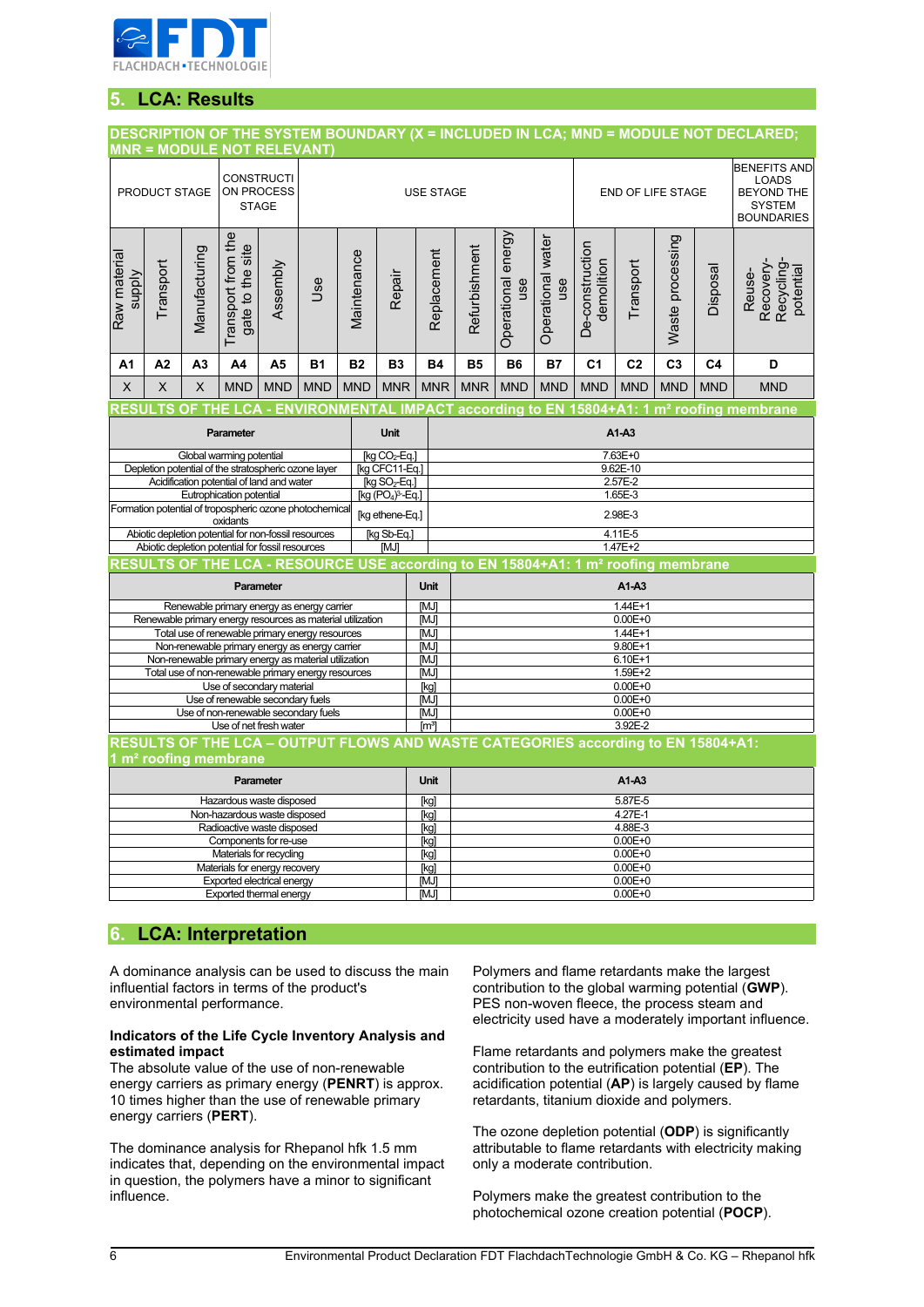

Polymers also account for the greatest influence in terms of abiotic depletion of resources – fossil fuels (**ADPF**) and the total use of non-renewable primary energy (**PENRT**). Flame retardants rank second for the ADPF and PENRT.

In the case of total use of renewable primary energy (**PERT**), flame retardants account for half of all contributions while electricity is also responsible for a certain percentage. Flame retardants account for by far the largest share in terms of abiotic depletion of resources - elementary (**ADPE**).

## **7. Requisite evidence**

No evidence is required.

## **8. References**

**PCR 2014, Part B:** PCR instructions for construction related products and services in the construction products group pertaining to synthetic and elastomer roofing membrane systems (2014)

#### **GaBi 6:**

PE INTERNATIONAL AG; GaBi 6: Software system and data base for comprehensive analysis; copyright, TM Stuttgart, Echterdingen, 1992-2014

#### **GaBi 6D:**

GaBi 6 documentation: data sets from the data base for comprehensive analysis; copyright, TM Stuttgart, Echterdingen, 1992-2014. http://documentation.gabisoftware.com/

**AVV** (List of Wastes Ordinance) Issue date: 10.12.2001 **No. 17 09 04:** Mixed building and demolition rubble

with the exception of those covered by 17 09 01, 17 09 02 and 17 09 03 **No. 200139:** Plastics

#### **DIN EN 495-5**:201210

Flexible sheets for waterproofing – Determination of foldability at low temperature – Part 5: Plastic and rubber sheets for roof waterproofing

**DIN EN 1107-2**: 2001-04 Flexible sheets for waterproofing – Determination of dimensional stability – Part 2: Plastic and rubber sheets for roof waterproofing

**DIN CEN TS 1187**: 2012-03 Test methods for external fire exposure to roofs

**DIN EN 1297**: 2004-12 Flexible sheets for waterproofing – Bitumen, plastic and rubber sheets for roof waterproofing – Method of artificial ageing by longterm exposure to the combination of UV radiation, elevated temperature and water

**DIN EN 1548:** 2007-11 Flexible sheets for waterproofing – Plastic and rubber sheets for roof waterproofing – Method for exposure to bitumen

**DIN EN 1847**:2010-4 Flexible sheets for waterproofing – Plastics and rubber sheets for roof waterproofing – Methods for exposure to liquid chemicals, including water

**DIN EN 1928**:2000-07 Flexible sheets for waterproofing – Bitumen, plastic and rubber sheets for roof waterproofing – Determination of watertightness

**DIN EN 1931**:2001-03 Flexible sheets for waterproofing – Bitumen, plastic and rubber sheets for roof waterproofing – Determination of water vapour transmission properties

**ISO 9001**:2008-12 Quality management systems – **Requirements** 

**DIN EN ISO 11925-2**:2011-02 Reaction to fire tests – Ignitability of products subjected to direct impingement of flame

**DIN EN 12310-2**:2000-12 Flexible sheets for waterproofing – Determination of resistance to tearing – Part 2: Plastic and rubber sheets for roof waterproofing

**DIN EN 12311-2:**2010-12 Flexible sheets for waterproofing – Determination of tensile properties – Part 2: Plastic and rubber sheets for roof waterproofing

**DIN EN 12316-2**:2012-10 Flexible sheets for waterproofing – Determination of peel resistance of joints – Part 2: Plastic and rubber sheets for roof waterproofing

**DIN EN 12317-2**:2010-12 Flexible sheets for waterproofing – Determination of shear resistance of joints – Part 2: Plastic and rubber sheets for roof waterproofing

**DIN EN 12691**:2006-06 Flexible sheets for waterproofing – Bitumen, plastic and rubber sheets for roof waterproofing – Determination of resistance to impact

**DIN EN 13501-1**:2010-01 Classification of construction products and methods by reaction to fire – Part 1: Classification with the results of tests on reaction to fire of construction products

**DIN EN 13501-5:2010-02**, Classification of construction products and methods by reaction to fire – Part 5: Classification using data from external fire exposure to roofs tests

**DIN EN 13583**:2012-10 Flexible sheets for waterproofing – Bitumen, plastic and rubber sheets for roof waterproofing – Determination of hail resistance

*DIN EN 13948:2008-01 Flexible sheets for waterproofing – Bitumen, plastic and rubber sheets for roof waterproofing – Determination of resistance to root penetration*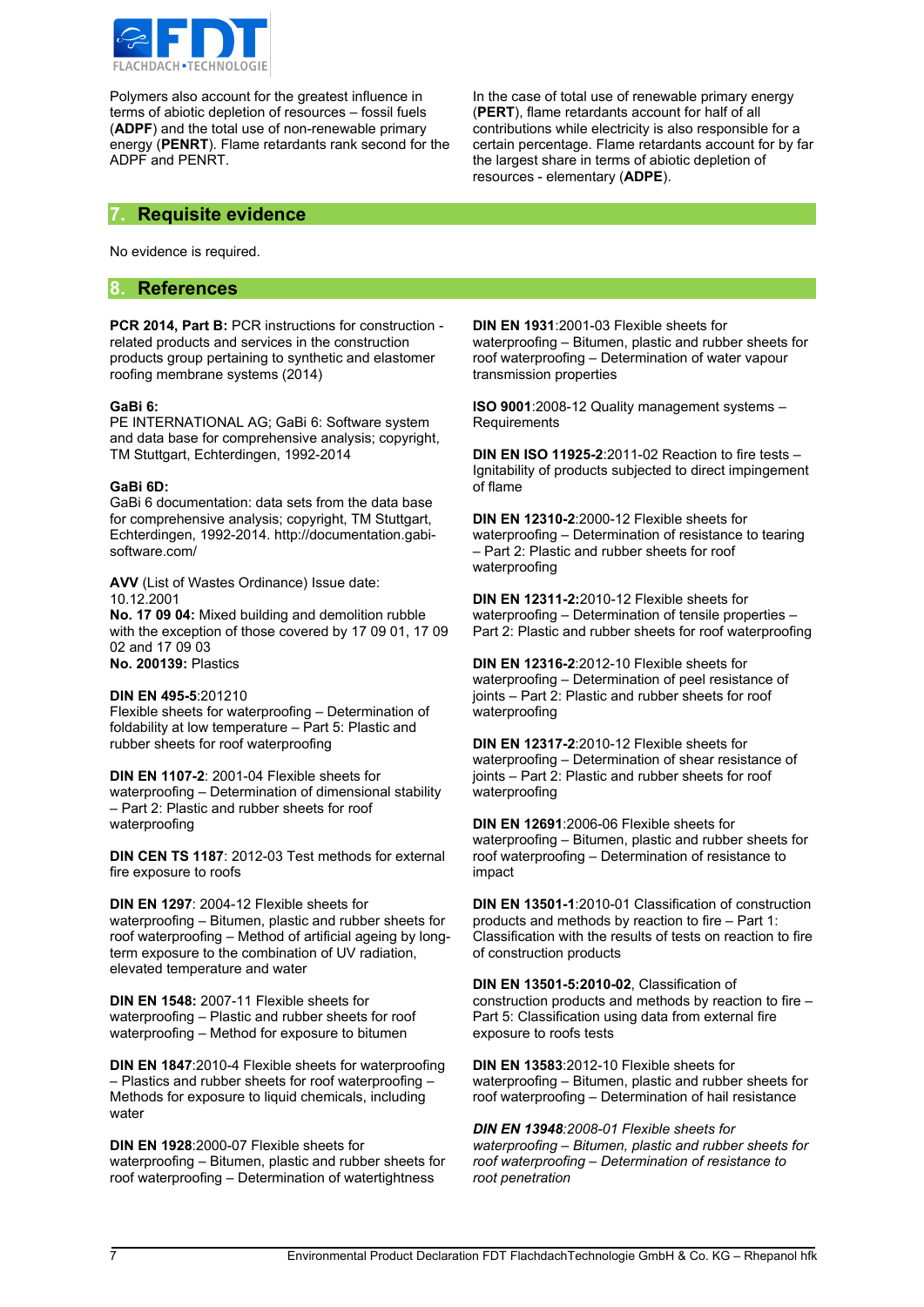

**DIN EN 13956**:2012-05 Flexible sheets for waterproofing – Plastic and rubber sheets for roof waterproofing – Definitions and characteristics

**DIN EN ISO 14025**:2009-11 Environmental labels and declarations – Type III environmental declarations – Principles and procedures.

**DIN V 20000-201**:2006-11 Use of construction products in construction works – Part 201: Adaptation standard for flexible sheets for waterproofing according to European standards for use as waterproofing of roofs

**DIN V 20000-202**:2007-12 Use of construction products in construction works – Part 202: Adaptation standard for flexible sheets for waterproofing according to European standards for use as waterproofing

**DIN EN ISO 50001**:2011-12 Energy management systems – Requirements with guidance for use

#### **REACH**

Directive (EC) No. 1907/2006 of the European Parliament and Council of 18 December 2006 on the Registration, Evaluation, Authorisation of Chemicals (REACH) for establishing a European Chemicals Agency